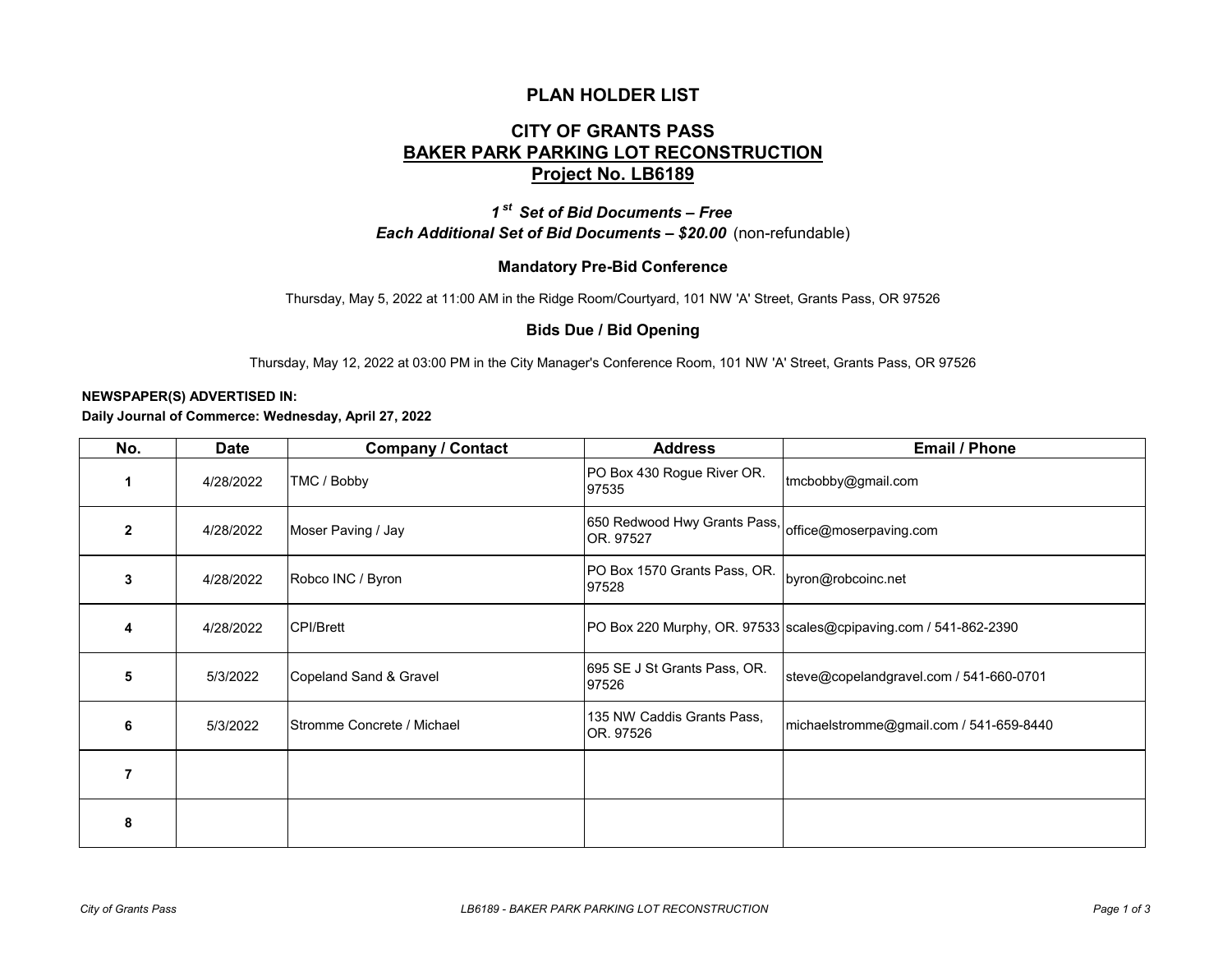| $\boldsymbol{9}$ |  |  |
|------------------|--|--|
| ${\bf 10}$       |  |  |
| 11               |  |  |
| $12$             |  |  |
| $13$             |  |  |
| $14$             |  |  |
| $15$             |  |  |
| $16$             |  |  |
| $17\,$           |  |  |
| ${\bf 18}$       |  |  |
| $19$             |  |  |
| ${\bf 20}$       |  |  |
| 21               |  |  |
| ${\bf 22}$       |  |  |
| $23$             |  |  |
| ${\bf 24}$       |  |  |